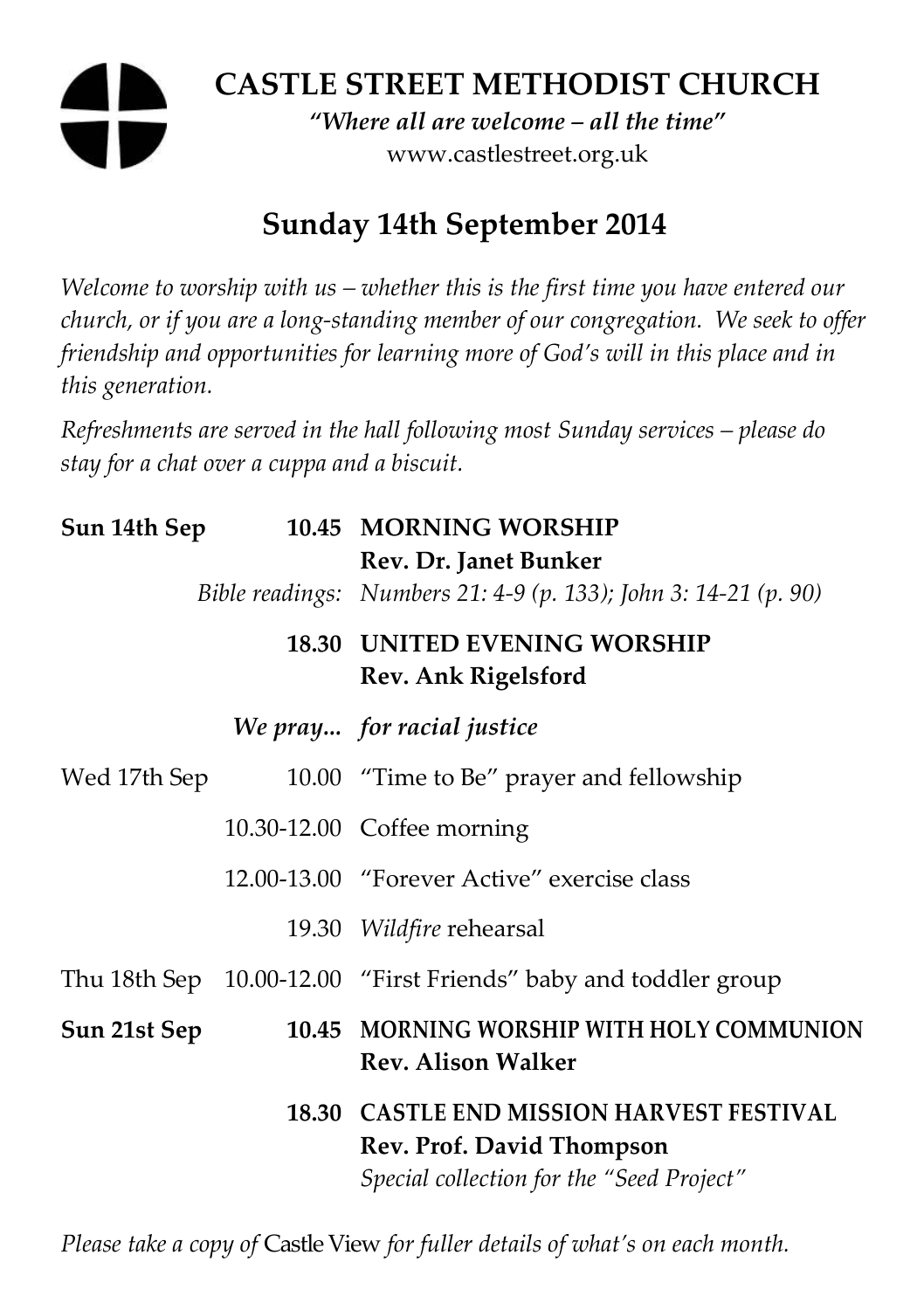### **Oakington Chapel farewell service – today**

The final service takes place at Oakington Methodist Chapel this evening at 6.30pm. It will be led by Revd. Chris White (Circuit Superintendent minister) and Revd. Dr. Peter Graves. There will be a collection for charity, and refreshments will be served afterwards. All are welcome to help celebrate the achievements of the past with thanksgiving.

#### +\*\*\*\*\*\*\*

#### **"A faith to live by" at Haslingfield Methodist Church**

The first in this Connexional year's programme takes place this evening at 6.30pm, and will be led by John Hardwick – last Sunday morning's preacher at Castle Street. The evening is entitled "Passing on the baton – reaching the next generation", and will take on the usual format – a short time of worship, address, refreshments and discussion. All are welcome.

In a relay race if one runner decides not to bother then the race is over for that team of runners. In a similar way, we as Christians have a responsibility to "pass on the baton" and tell the next generation about God's love for them. King David said in Psalm 71: 18 (NIV) "Even when I am old and grey, do not forsake me, my God, till I declare your power to the next generation, your mighty acts to all who are to come." "Telling the Next Generation" has been John Hardwick's mission for more than twenty-five years. He juggles and sings and tells stories for the King!

Not only is he involved in many different outreach activities himself but in the early 1990s he led the Saltmine Children's team, then he trained a children's team in Lebanon, he is also the co-founder of the GenR8 school teams that reach around 40,000 children in Cambridge and further afield. He writes resources books which have not only been used in churches across the UK but have been translated and used in other lands. He also produces CDs and DVDs of songs and stories.

+\*+\*\*\*\*\*

#### *Castle View* **– volunteer needed for next month**

We need a volunteer to help out with layout for next month's *Castle View*. Templates and instructions will be provided – all you need is access to Word or Open Office, plus two to three hours of spare time just after next weekend. Please speak to Anna or Matt Williams if you can help.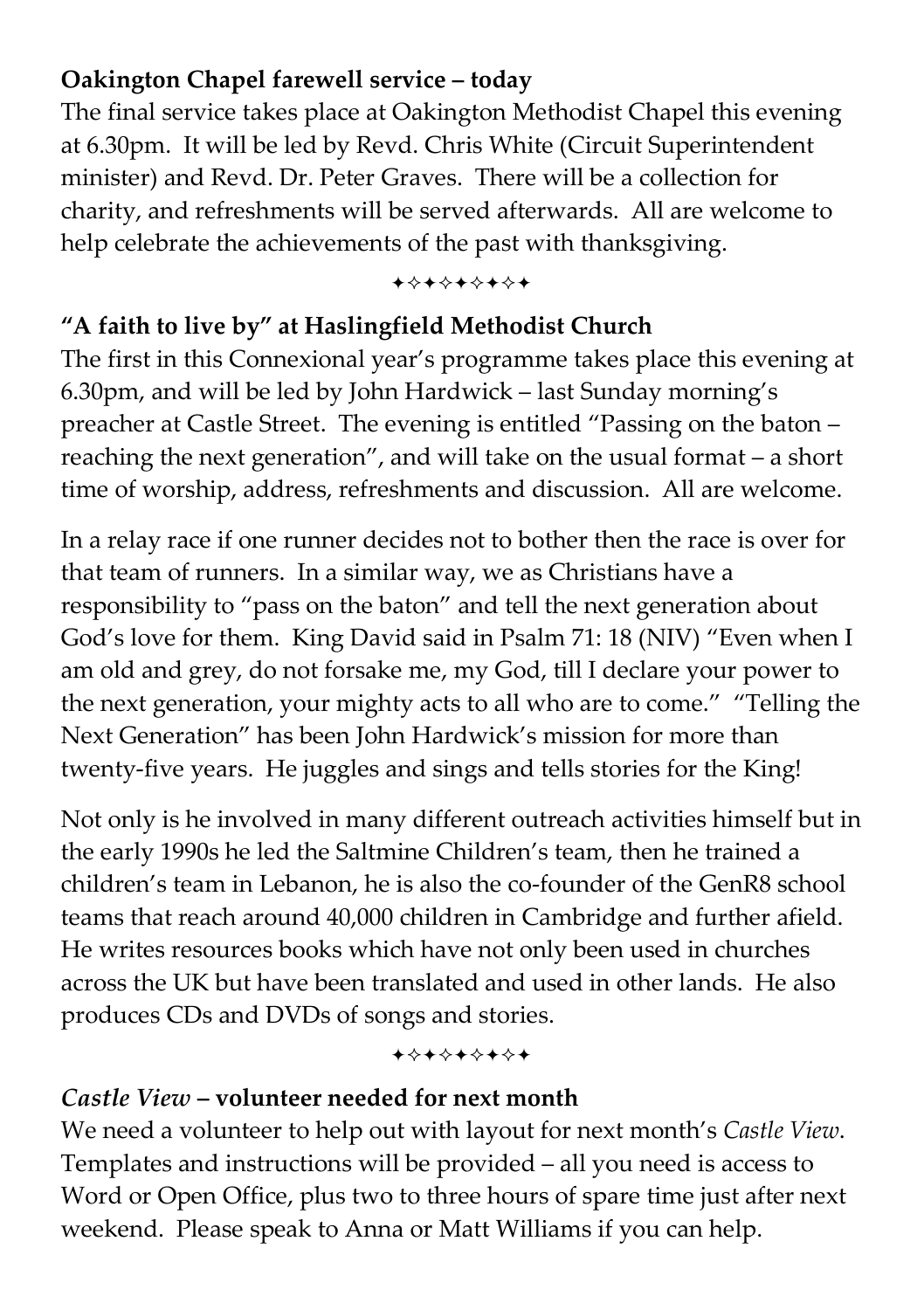#### **Food Safety course**

Haslingfield and Harlton Luncheon Club is organising a Food Safety Level 2 Course on Saturday 8th November from 10am (enrolment and refreshments from 9.30am) to 4pm at Haslingfield Methodist Church. It is being run primarily for its own cooks, but there are fifty places available so it is opening it up to other charities and churches. The cost is only  $£20$ (it's normally £50!), but it is being led by someone qualified and very experienced who ran one there about five years ago.

Bookings must be received by 4th October – contact Christine Kipping (grahamkipping *at* aol *dot* com).

+\*+\*\*\*\*+

#### Reminders of some important events coming up (details in *Castle View*)

- Open meeting to discuss renewing our Mission Statement Thursday 25th September at 7.30pm.
- Harvest Festival Sunday 28th September: morning service led by Revd. Alan Ashton, and followed by lunch.
- Castle Hill Open Day Saturday 18th October.
- Church Anniversary: Centenary Reunion and Pageant afternoon / evening of Saturday 25th October, including a tea.
- Church Anniversary: Centenary service Sunday 26th October at 10.45am, led by Revd. Ken Howcroft, President of the Methodist Conference.
- Circuit service at Castle Street Sunday 26th October at 3pm, with Revd. Ken Howcroft.

+\*+\*\*\*\*\*

### **Inter-faith peace rally**

The week of prayer for world peace is 12th to 19th October, and as part of that there is to be an inter-faith peace rally at Dereham Methodist Church, Theatre Street, Dereham, Norfolk, on Saturday 18th October, starting at 2pm. The speaker will be Bruce Kent. Tea and coffee will be available after the rally. There is some parking at the church. For more information, contact (01328) 878 709.